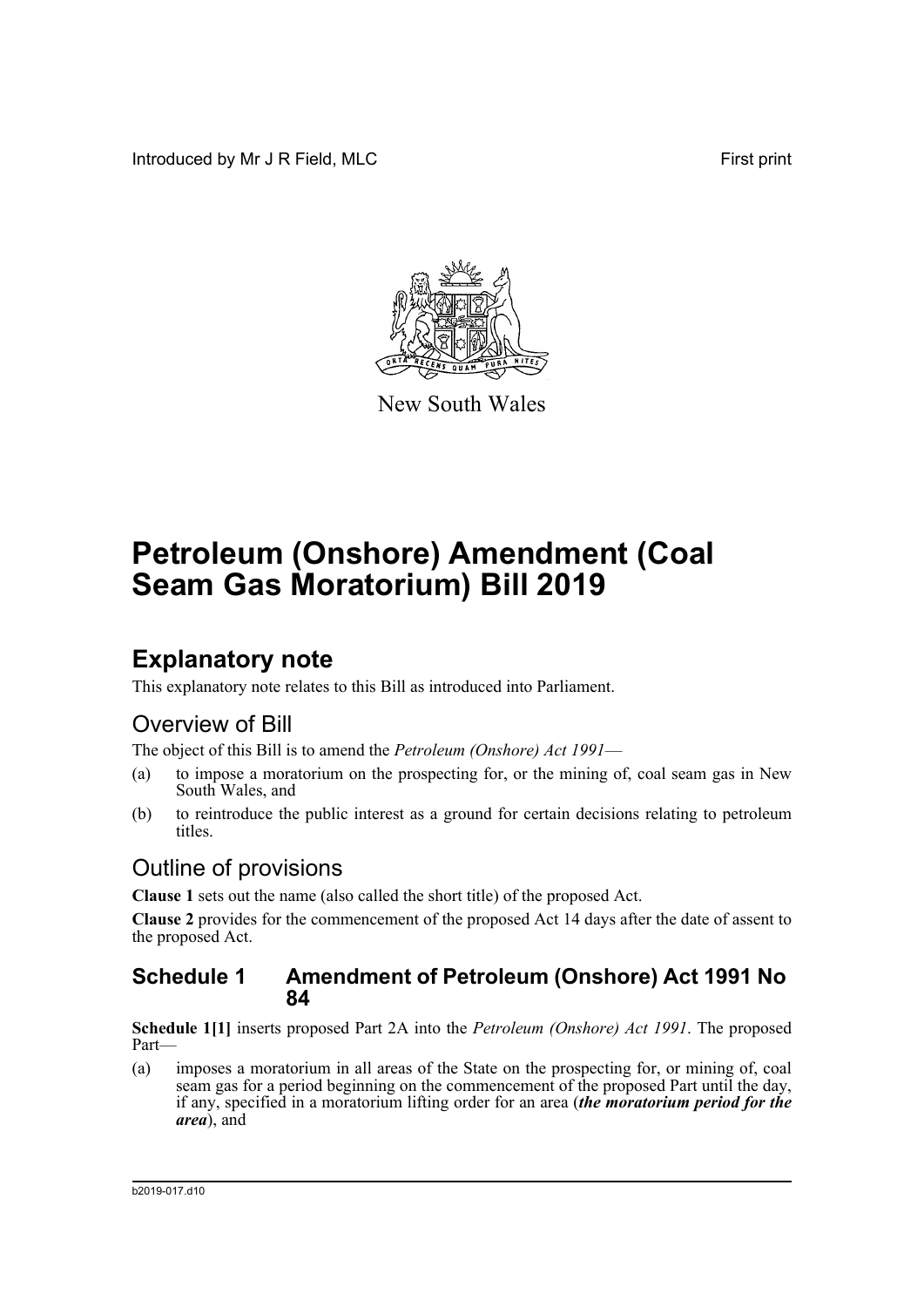- (b) provides that, during the moratorium period for an area, any petroleum title (other than an existing production lease) relating to coal seam gas that was in force immediately before the commencement of the moratorium period ceases to have effect to the extent to which it authorises prospecting for, or mining of, coal seam gas, and
- (c) prevents the Minister administering the *Petroleum (Onshore) Act 1991* (*the Minister*) from granting new, or renewing existing, petroleum titles relating to coal seam gas in an area during the moratorium period for the area, and
- (d) prevents the holder of an existing production lease in an area from conducting petroleum mining operations involving drilling or hydraulic fracturing for the purpose of increasing or extending the holder's capacity to produce coal seam gas during the moratorium period for the area, and
- (e) provides for no go zones for coal seam gas extraction to be those areas listed in proposed Schedule 4, and
- (f) provides that the Minister may, by order published in the Gazette, make a moratorium lifting order to specify a day on which the moratorium period for a specified area is to end, and
- (g) establishes the Standing Expert Advisory Body on Coal Seam Gas (the *Standing Expert Advisory Body*), and
- (h) provides that any person may bring proceedings in the Land and Environment Court for an order to remedy or restrain a contravention of proposed Part 2A, and
- (i) provides that the State is not required to pay compensation in connection with the enactment or operation of the proposed Part 2A, but may nevertheless voluntarily choose to do so.

**Schedule 1[2]** reintroduces the public interest as a ground for certain decisions relating to petroleum titles. The ground was first introduced by the *Mining and Petroleum Legislation Amendment (Public Interest) Act 2013*, but was replaced by a fit and proper person ground by the *Mining and Petroleum Legislation Amendment Act 2014*.

**Schedule 1[3]** inserts proposed Schedule 4, which lists the areas designated by the Standing Expert Advisory Body as no go zones for coal seam gas extraction.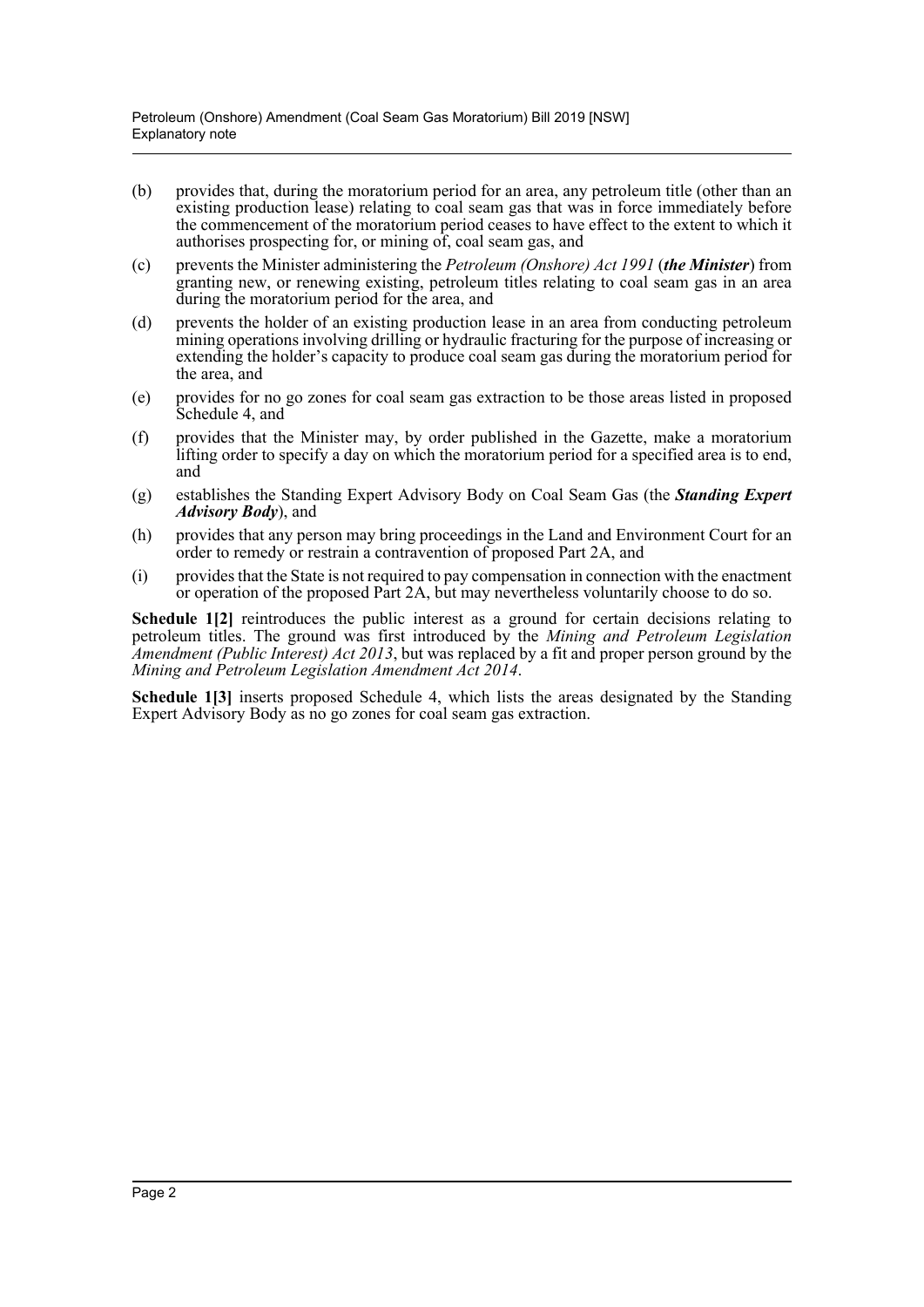Introduced by Mr J R Field, MLC First print



New South Wales

# **Petroleum (Onshore) Amendment (Coal Seam Gas Moratorium) Bill 2019**

## **Contents**

| Schedule 1 | Amendment of Petroleum (Onshore) Act 1991 No 84 |      |
|------------|-------------------------------------------------|------|
|            | 2 Commencement                                  |      |
|            | Name of Act                                     |      |
|            |                                                 | Page |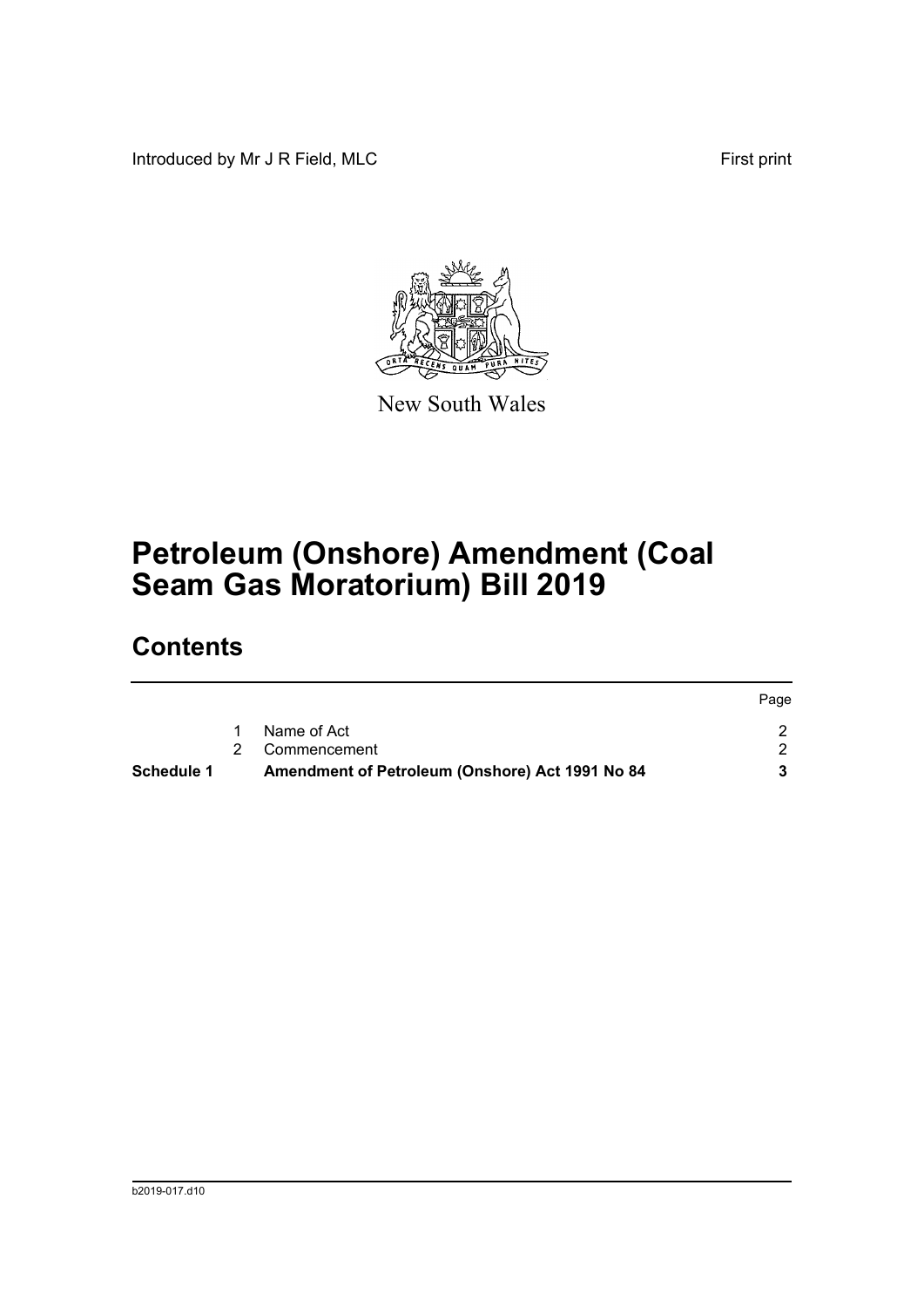

New South Wales

# **Petroleum (Onshore) Amendment (Coal Seam Gas Moratorium) Bill 2019**

No , 2019

#### **A Bill for**

An Act to amend the *Petroleum (Onshore) Act 1991* to impose a moratorium on the prospecting for, or the mining of, coal seam gas in New South Wales and to reintroduce the public interest as a ground for certain decisions relating to petroleum titles; and for related purposes.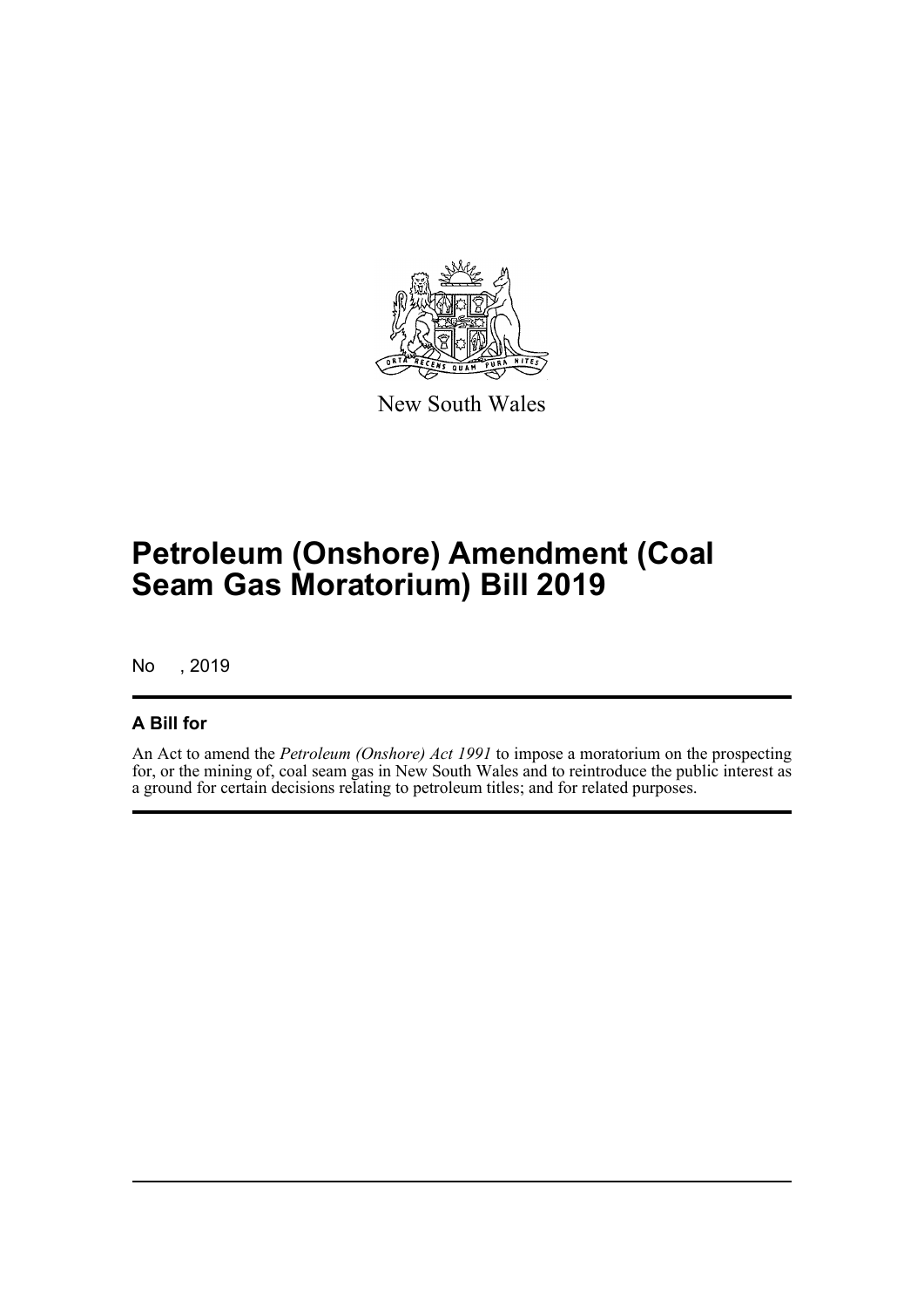<span id="page-4-1"></span><span id="page-4-0"></span>

| The Legislature of New South Wales enacts—                                            | 1      |
|---------------------------------------------------------------------------------------|--------|
| Name of Act                                                                           | 2      |
| This Act is the Petroleum (Onshore) Amendment (Coal Seam Gas Moratorium) Act<br>2019. | 3<br>4 |
| <b>Commencement</b>                                                                   | 5      |
| This Act commences 14 days after the date of assent to this Act.                      | 6      |
|                                                                                       |        |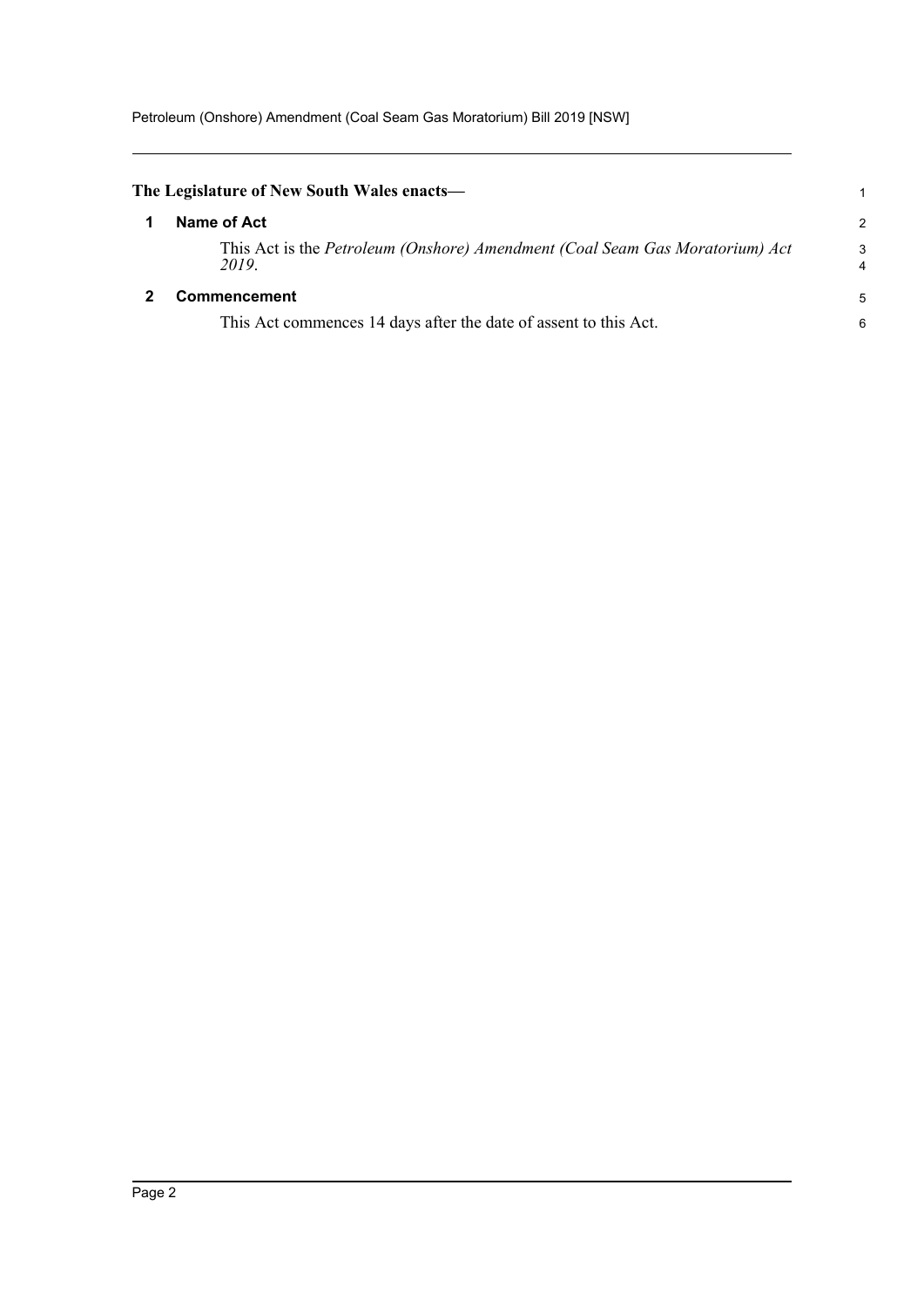<span id="page-5-0"></span>

| <b>Schedule 1</b> |           |                      | <b>Amendment of Petroleum (Onshore) Act 1991 No</b><br>84 | $\mathbf{1}$<br>$\overline{2}$                                                                                                                                                                                                                                             |                      |  |  |  |
|-------------------|-----------|----------------------|-----------------------------------------------------------|----------------------------------------------------------------------------------------------------------------------------------------------------------------------------------------------------------------------------------------------------------------------------|----------------------|--|--|--|
| [1]               | Part 2A   |                      |                                                           |                                                                                                                                                                                                                                                                            | 3                    |  |  |  |
|                   |           | Insert after Part 2— |                                                           |                                                                                                                                                                                                                                                                            |                      |  |  |  |
|                   |           |                      |                                                           | Part 2A Prospecting or mining coal seam gas                                                                                                                                                                                                                                | 5                    |  |  |  |
|                   | <b>7A</b> |                      | <b>Definitions</b>                                        |                                                                                                                                                                                                                                                                            | 6                    |  |  |  |
|                   |           |                      |                                                           | In this Part—                                                                                                                                                                                                                                                              | $\overline{7}$       |  |  |  |
|                   |           |                      |                                                           | coal seam gas means any petroleum in a gaseous state that is extracted from<br>coal seams or beds, shales or tight sands.                                                                                                                                                  | 8<br>9               |  |  |  |
|                   |           |                      |                                                           | <i>existing production lease</i> means a production lease that was in force<br>immediately before this Part commenced.                                                                                                                                                     | 10<br>11             |  |  |  |
|                   |           |                      |                                                           | <i>greenhouse gas emissions</i> means emissions of carbon dioxide, methane,<br>nitrous oxide, a perfluorocarbon gas or any other gas prescribed by the<br>regulations for the purposes of this definition.                                                                 | 12<br>13<br>14       |  |  |  |
|                   |           |                      |                                                           | <i>moratorium lifting order</i> —see section 7D.                                                                                                                                                                                                                           | 15                   |  |  |  |
|                   |           |                      |                                                           | <i>moratorium period</i> , for an area of the State, is the period—                                                                                                                                                                                                        | 16                   |  |  |  |
|                   |           |                      | (a)                                                       | commencing on the day on which this Part commences, and                                                                                                                                                                                                                    | 17                   |  |  |  |
|                   |           |                      | (b)                                                       | ending at the start of the day (if any) specified in a moratorium lifting<br>order as the day on which the moratorium period for the area ends.                                                                                                                            | 18<br>19             |  |  |  |
|                   |           |                      |                                                           | Note. All onshore areas will have a moratorium period when this Part first commences.                                                                                                                                                                                      | 20                   |  |  |  |
|                   |           |                      |                                                           | no go zone for coal seam gas extraction-see section 7C.<br><i>petroleum title</i> relating to coal seam gas means any of the following—                                                                                                                                    | 21<br>22             |  |  |  |
|                   |           |                      | (a)                                                       | an exploration licence granting the holder the exclusive right to prospect                                                                                                                                                                                                 | 23                   |  |  |  |
|                   |           |                      |                                                           | for coal seam gas on the land comprised in the licence,                                                                                                                                                                                                                    | 24                   |  |  |  |
|                   |           |                      | (b)                                                       | an assessment lease granting the holder the exclusive right to prospect<br>for coal seam gas and to assess any coal seam gas deposit on the land<br>comprised in the lease,                                                                                                | 25<br>26<br>27       |  |  |  |
|                   |           |                      | (c)                                                       | a production lease granting the holder the exclusive right to conduct<br>petroleum mining operations for coal seam gas in and on the land<br>comprised in the lease,                                                                                                       | 28<br>29<br>30       |  |  |  |
|                   |           |                      | (d)                                                       | a special prospecting authority granting the holder the exclusive right to<br>conduct speculative geological, geophysical or geochemical surveys or<br>scientific investigations in relation to coal seam gas on and in respect of<br>the land comprised in the authority. | 31<br>32<br>33<br>34 |  |  |  |
|                   |           |                      |                                                           | <b>Standing Expert Advisory Body—see section 7E.</b>                                                                                                                                                                                                                       | 35                   |  |  |  |
|                   | 7В        |                      |                                                           | Moratorium on coal seam gas prospecting or mining                                                                                                                                                                                                                          | 36                   |  |  |  |
|                   |           | (1)                  |                                                           | The following provisions apply in an area of the State during the moratorium<br>period for the area—                                                                                                                                                                       | 37<br>38             |  |  |  |
|                   |           |                      | (a)                                                       | prospecting for or mining coal seam gas is prohibited except in<br>accordance with an existing production lease (as modified by<br>subsection $(2)$ ),                                                                                                                     | 39<br>40<br>41       |  |  |  |
|                   |           |                      | (b)                                                       | any petroleum title (other than an existing production lease) relating to<br>coal seam gas that is in force immediately before the commencement of<br>the moratorium period is suspended to the extent to which it authorises<br>prospecting for or mining coal seam gas,  | 42<br>43<br>44<br>45 |  |  |  |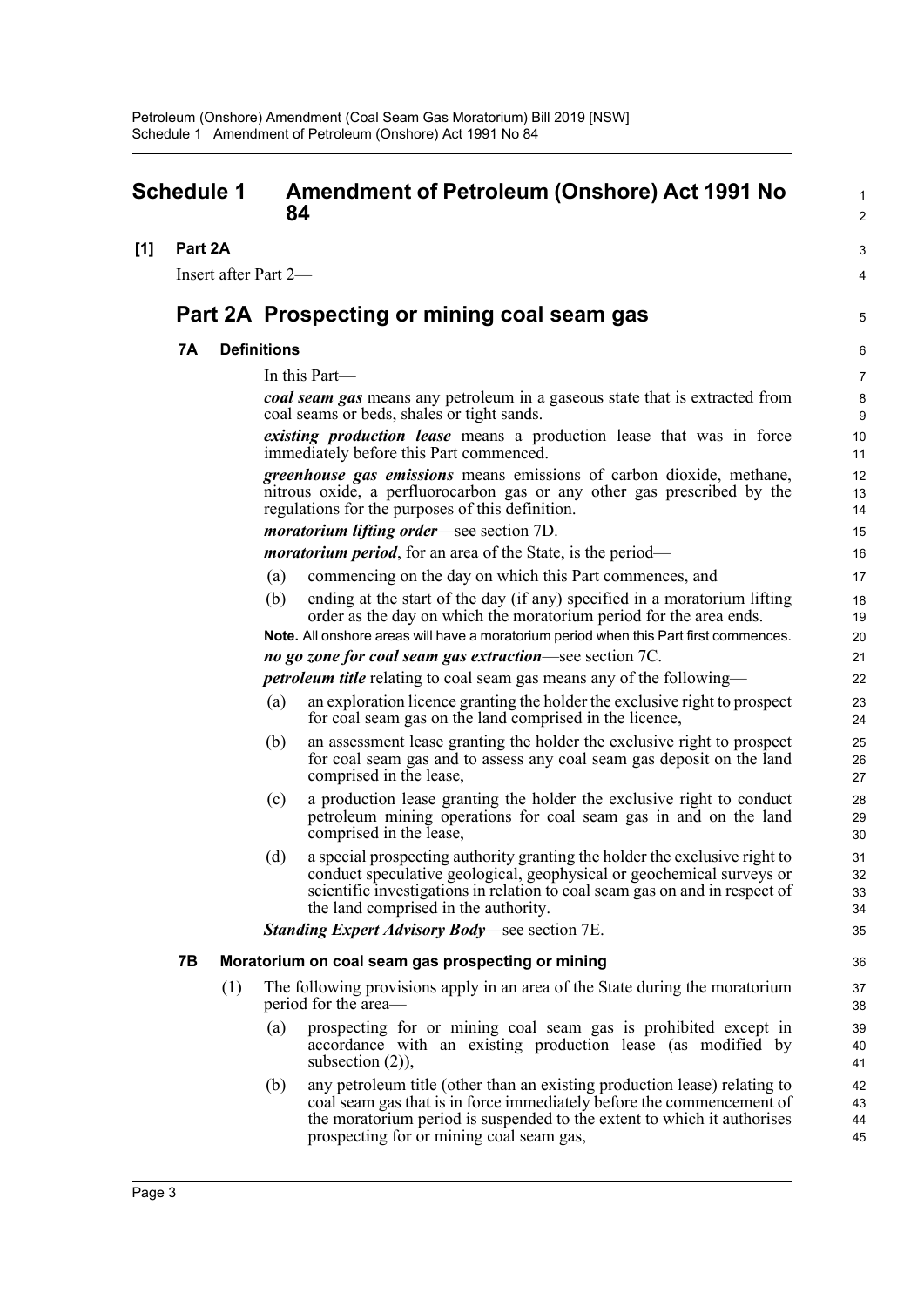(c) the Minister must not (and cannot) grant or renew any petroleum title relating to coal seam gas.

- (2) An existing production lease that is a petroleum title relating to coal seam gas is taken, during the moratorium period for an area of the State, not to authorise its holder to conduct petroleum mining operations involving drilling or hydraulic fracturing in the area for the purpose of increasing or extending the holder's capacity to produce coal seam gas in the area.
- (3) To avoid doubt, section 7 (Offence of prospecting or mining without authority) extends to a person who prospects or mines coal seam gas during the moratorium period except in accordance with an existing production lease (as modified by subsection  $(2)$ ).

**Note.** Section 7 makes it an offence for a person to prospect for or mine petroleum (including coal seam gas) except in accordance with a petroleum title.

#### **7C No go zones for coal seam gas extraction**

- (1) Each of the areas listed in Schedule 4 is a *no go zone for coal seam gas extraction*.
- (2) A reference in Schedule 4 to an area designated by the Standing Expert Advisory Body is a reference to an area that is identified by the Advisory Body by order published in the Gazette (whether by means of a description or maps, or both) from time to time.

**Note.** The Minister must ensure that any descriptions or maps (or both) for areas designated by the Standing Expert Advisory Body from time to time for the purposes of Schedule 4 are published and publicly accessible on the website of the Department see section 7E(5)(a).

- (3) The Minister may, by order published on the NSW legislation website, amend Schedule 4 to add descriptions of additional areas, but only if the Standing Expert Advisory Body has recommended that the area be added to the Schedule.
- (4) An area may be added to Schedule 4 by an order under subsection (3) even if a part of the additional area already falls within a description of another area listed in the Schedule.
- (5) Sections 40 and 41 of the *Interpretation Act 1987* apply to an order made by the Minister under subsection  $(3)$  in the same way as they apply to a statutory rule.

#### **7D Moratorium lifting orders**

- (1) The Minister may, by order published in the Gazette (a *moratorium lifting order*), specify a day (being a day that is no earlier than 21 days after the order is published) on which the moratorium period for a specified area of the State is to end.
- (2) The Minister may make a moratorium lifting order for a specified area of the State only if—
	- (a) the Minister is satisfied on reasonable grounds that no part of the area is within any no go zone for coal seam gas extraction, and
	- (b) the Minister has published in the Gazette a certificate issued jointly by the NSW Chief Scientist and Engineer and the Standing Expert Advisory Body to the effect that the extraction of coal seam gas, if carried out in accordance with this Act (and any licence conditions of a kind specified in the certificate)—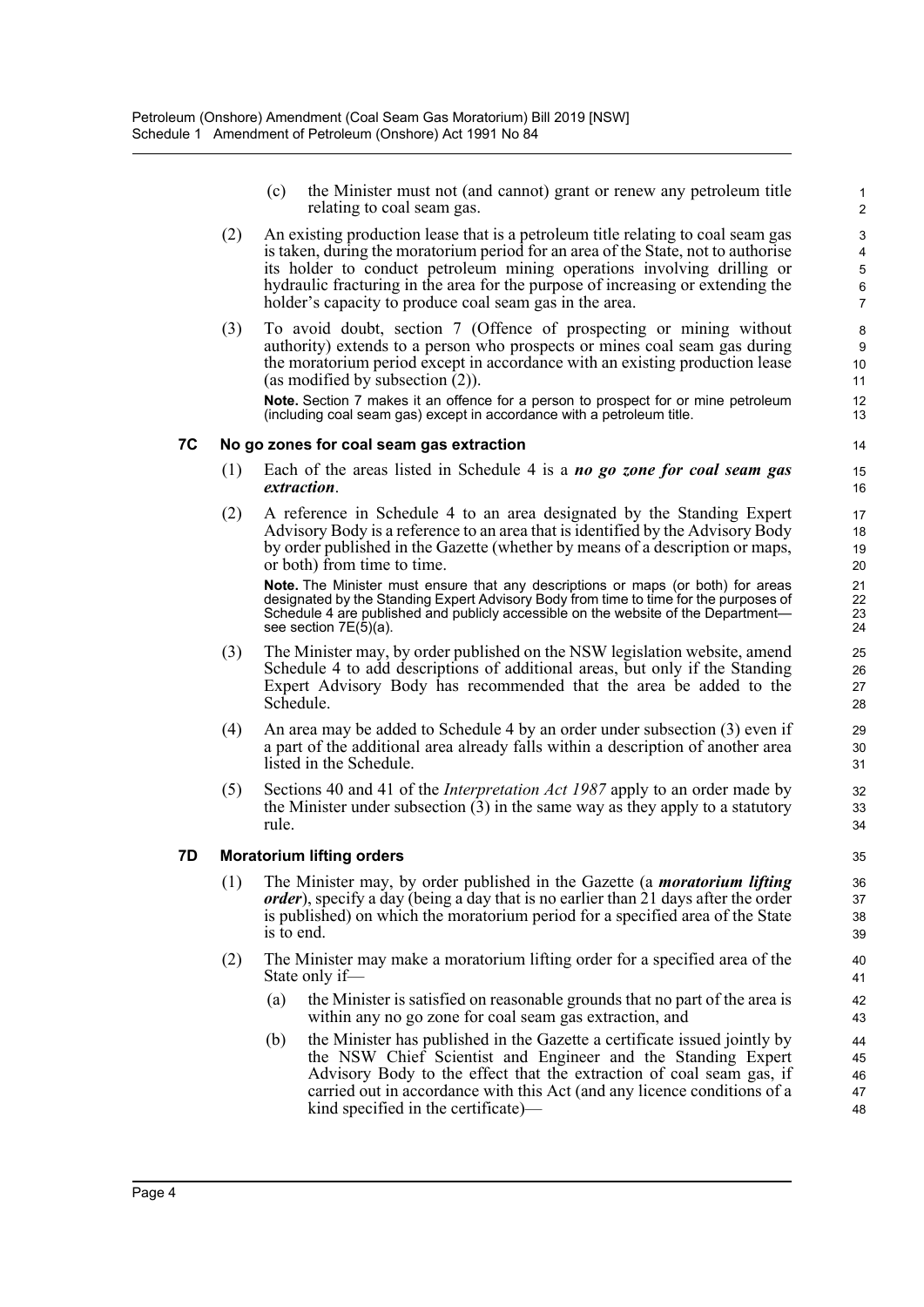|    |     |     | (i)   | would be safe and not cause permanent harm to water sources in<br>the area or any other part of the area's environment, and                                                                                                                                                                                                      | $\mathbf{1}$<br>2          |
|----|-----|-----|-------|----------------------------------------------------------------------------------------------------------------------------------------------------------------------------------------------------------------------------------------------------------------------------------------------------------------------------------|----------------------------|
|    |     |     | (ii)  | would not result in an increase of the net greenhouse gas<br>emissions for the State, and                                                                                                                                                                                                                                        | 3<br>4                     |
|    |     |     | (iii) | would comply with any reporting and operating requirements<br>prescribed by the regulations.                                                                                                                                                                                                                                     | 5<br>6                     |
|    | (3) |     |       | Sections 40 and 41 of the <i>Interpretation Act 1987</i> apply to a moratorium lifting<br>order published in the Gazette in the same way as they apply to a statutory rule.                                                                                                                                                      | $\overline{7}$<br>8        |
| 7Е |     |     |       | <b>Standing Expert Advisory Body on Coal Seam Gas</b>                                                                                                                                                                                                                                                                            | 9                          |
|    | (1) |     |       | The Minister is to establish the Standing Expert Advisory Body on Coal Seam<br>Gas (the <i>Standing Expert Advisory Body</i> ).                                                                                                                                                                                                  | 10 <sup>1</sup><br>11      |
|    | (2) |     |       | The Standing Expert Advisory Body is to consist of at least 3 and not more<br>than 5 members appointed by the Minister as follows—                                                                                                                                                                                               | 12<br>13                   |
|    |     | (a) |       | one member who, in the opinion of the Minister, has qualifications and<br>expertise in an earth, environmental or biological science,                                                                                                                                                                                            | 14<br>15                   |
|    |     | (b) |       | one member who, in the opinion of the Minister, has engineering<br>qualifications and expertise concerning the conduct of petroleum<br>mining operations,                                                                                                                                                                        | 16<br>17<br>18             |
|    |     | (c) |       | one member who, in the opinion of the Minister, has qualifications and<br>expertise in relation to water management,                                                                                                                                                                                                             | 19<br>20                   |
|    |     | (d) |       | additional members who, in the opinion of the Minister, have<br>qualifications and expertise in medicine or the social sciences.                                                                                                                                                                                                 | 21<br>22                   |
|    | (3) |     |       | The regulations may make provision for or with respect to the following—                                                                                                                                                                                                                                                         | 23                         |
|    |     | (a) |       | terms of office of members of the Standing Expert Advisory Body,                                                                                                                                                                                                                                                                 | 24                         |
|    |     | (b) |       | the appointment of a Chairperson of the Standing Expert Advisory<br>Body and the appointment of deputies for members,                                                                                                                                                                                                            | 25<br>26                   |
|    |     | (c) |       | vacation of office of members (including by removal),                                                                                                                                                                                                                                                                            | 27                         |
|    |     | (d) |       | remuneration of members,                                                                                                                                                                                                                                                                                                         | 28                         |
|    |     | (e) |       | the procedure for meetings and decisions of the Standing Expert<br>Advisory Body (including quorum requirements).                                                                                                                                                                                                                | 29<br>30                   |
|    | (4) |     |       | The Standing Expert Advisory Body has the following functions—                                                                                                                                                                                                                                                                   | 31                         |
|    |     | (a) |       | to advise, and provide recommendations to, the Minister in connection<br>with the following—                                                                                                                                                                                                                                     | 32<br>33                   |
|    |     |     | (i)   | whether petroleum mining operations for coal seam gas should be<br>permitted in any particular area of New South Wales and, if so,<br>the conditions that should apply to the area,                                                                                                                                              | 34<br>35<br>36             |
|    |     |     | (ii)  | the development and maintenance of a risk management and<br>prediction tool with respect to the effects of petroleum mining<br>operations for coal seam gas, and its use in connection with the<br>lifting of the moratorium period for an area of New South Wales<br>and the granting of petroleum titles relating to such gas, | 37<br>38<br>39<br>40<br>41 |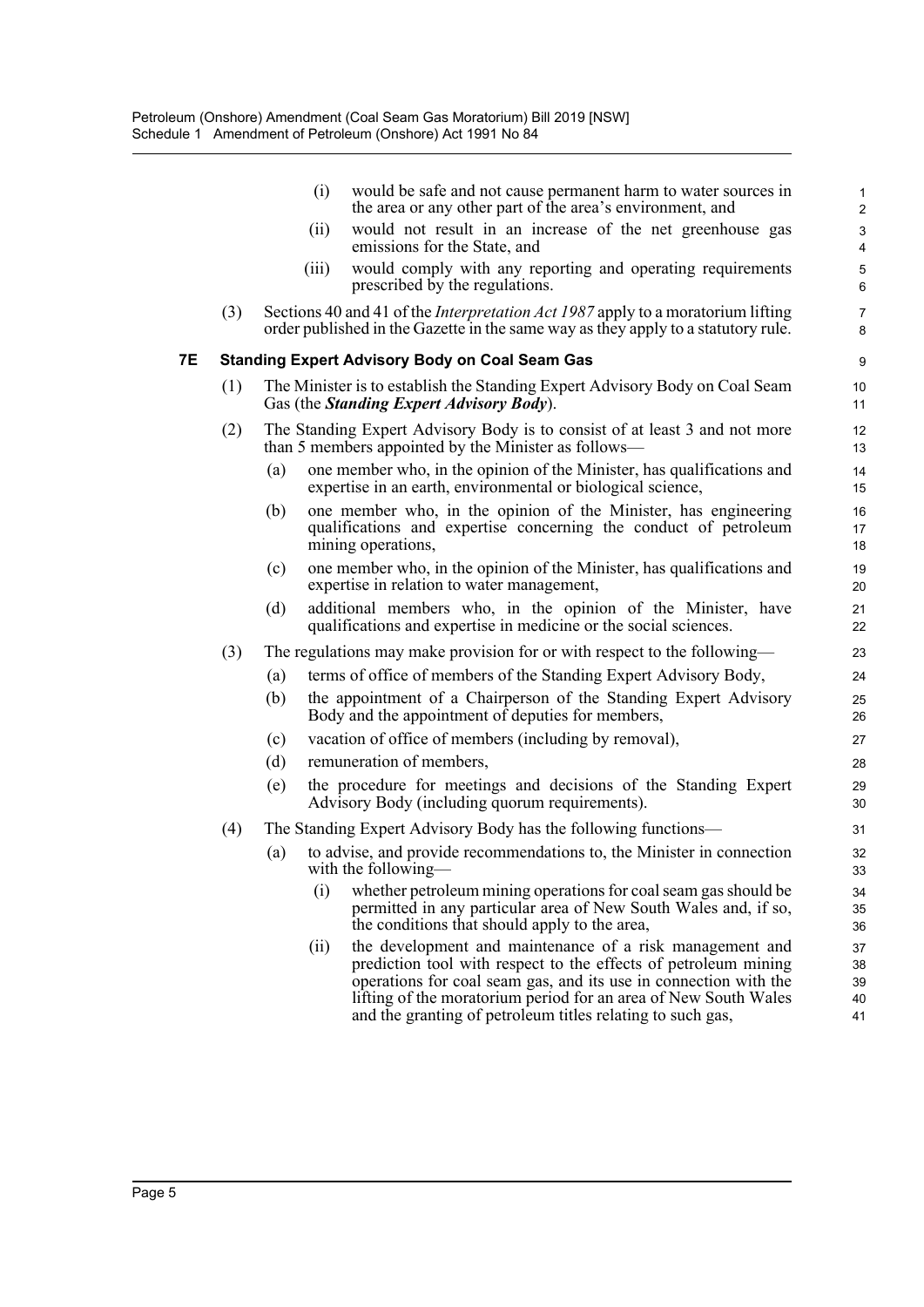|    |                                 |     | the process for characterising and modelling the sedimentary<br>(iii)<br>basins of the State,                                                                                                                                                                                                                                                            | 1<br>$\overline{2}$                         |  |  |
|----|---------------------------------|-----|----------------------------------------------------------------------------------------------------------------------------------------------------------------------------------------------------------------------------------------------------------------------------------------------------------------------------------------------------------|---------------------------------------------|--|--|
|    |                                 |     | any scientific and technological developments concerning the<br>(iv)<br>conduct of petroleum mining operations for coal seam gas,                                                                                                                                                                                                                        | $\ensuremath{\mathsf{3}}$<br>$\overline{4}$ |  |  |
|    |                                 |     | research that should be undertaken with respect to the conduct of<br>(v)<br>petroleum mining operations for coal seam gas in the State,                                                                                                                                                                                                                  | $\mathbf 5$<br>6                            |  |  |
|    |                                 | (b) | to designate areas for the purposes of Schedule 4 (including the<br>preparation of descriptions or maps, or both, to assist in the<br>identification of such areas),                                                                                                                                                                                     | $\overline{7}$<br>8<br>9                    |  |  |
|    |                                 | (c) | to provide an annual report to the Minister on the environmental<br>impacts on the State during the year concerned of coal seam gas,                                                                                                                                                                                                                     | 10<br>11                                    |  |  |
|    |                                 | (d) | any other functions as may be imposed or conferred on it by or under<br>this or any other Act.                                                                                                                                                                                                                                                           | 12<br>13                                    |  |  |
|    | (5)                             |     | The Minister must ensure that the following are published and publicly<br>accessible on the website of the Department—                                                                                                                                                                                                                                   | 14<br>15                                    |  |  |
|    |                                 | (a) | any descriptions or maps, or both, for areas designated by the Standing<br>Expert Advisory Body from time to time for the purposes of Schedule 4,                                                                                                                                                                                                        | 16<br>17                                    |  |  |
|    |                                 | (b) | any annual report referred to in subsection $(4)(c)$ that is provided to the<br>Minister by the Standing Expert Advisory Body.                                                                                                                                                                                                                           | 18<br>19                                    |  |  |
| 7F |                                 |     | Restraint of contraventions of this Part and regulations                                                                                                                                                                                                                                                                                                 | 20                                          |  |  |
|    | (1)                             |     | In this section, <i>contravention</i> includes threatened<br>or apprehended<br>contravention.                                                                                                                                                                                                                                                            | 21<br>22                                    |  |  |
|    | (2)                             |     | Any person may bring proceedings in the Land and Environment Court for an<br>order to remedy or restrain a contravention of this Part (or regulations made<br>for the purposes of this Part), whether or not any right of that person has been<br>or may be infringed by or as a consequence of that contravention.                                      | 23<br>24<br>25<br>26                        |  |  |
|    | (3)                             |     | Proceedings under this section may be brought by a person on the person's<br>own behalf or on behalf of that person and on behalf of other persons (with<br>their consent), or a body corporate or unincorporate (with the consent of its<br>committee or other controlling or governing body), having like or common<br>interests in those proceedings. | 27<br>28<br>29<br>30<br>31                  |  |  |
|    | (4)                             |     | Any person on whose behalf proceedings are brought is entitled to contribute<br>to or provide for the payment of the legal costs and expenses incurred by the<br>person bringing the proceedings.                                                                                                                                                        | 32<br>33<br>34                              |  |  |
|    | (5)                             |     | If the Court is satisfied that a contravention has occurred, or that a<br>contravention will, unless restrained by order of the Court, be committed, it<br>may make such order as it thinks fit to remedy or restrain the contravention.                                                                                                                 | 35<br>36<br>37                              |  |  |
| 7G | <b>Compensation not payable</b> |     |                                                                                                                                                                                                                                                                                                                                                          |                                             |  |  |
|    | (1)                             |     | Compensation is not payable by or on behalf of the State-                                                                                                                                                                                                                                                                                                | 39                                          |  |  |
|    |                                 | (a) | because of the enactment or operation of this Part, the Petroleum<br>(Onshore) Amendment (Coal Seam Gas Moratorium) Act 2019 or any<br>Act that amends this Part, or                                                                                                                                                                                     | 40<br>41<br>42                              |  |  |
|    |                                 | (b) | because of any direct or indirect consequence of any such enactment or<br>operation (including any conduct under the authority of any such<br>enactment), or                                                                                                                                                                                             | 43<br>44<br>45                              |  |  |
|    |                                 | (c) | because of any conduct relating to any such enactment or operation.                                                                                                                                                                                                                                                                                      | 46                                          |  |  |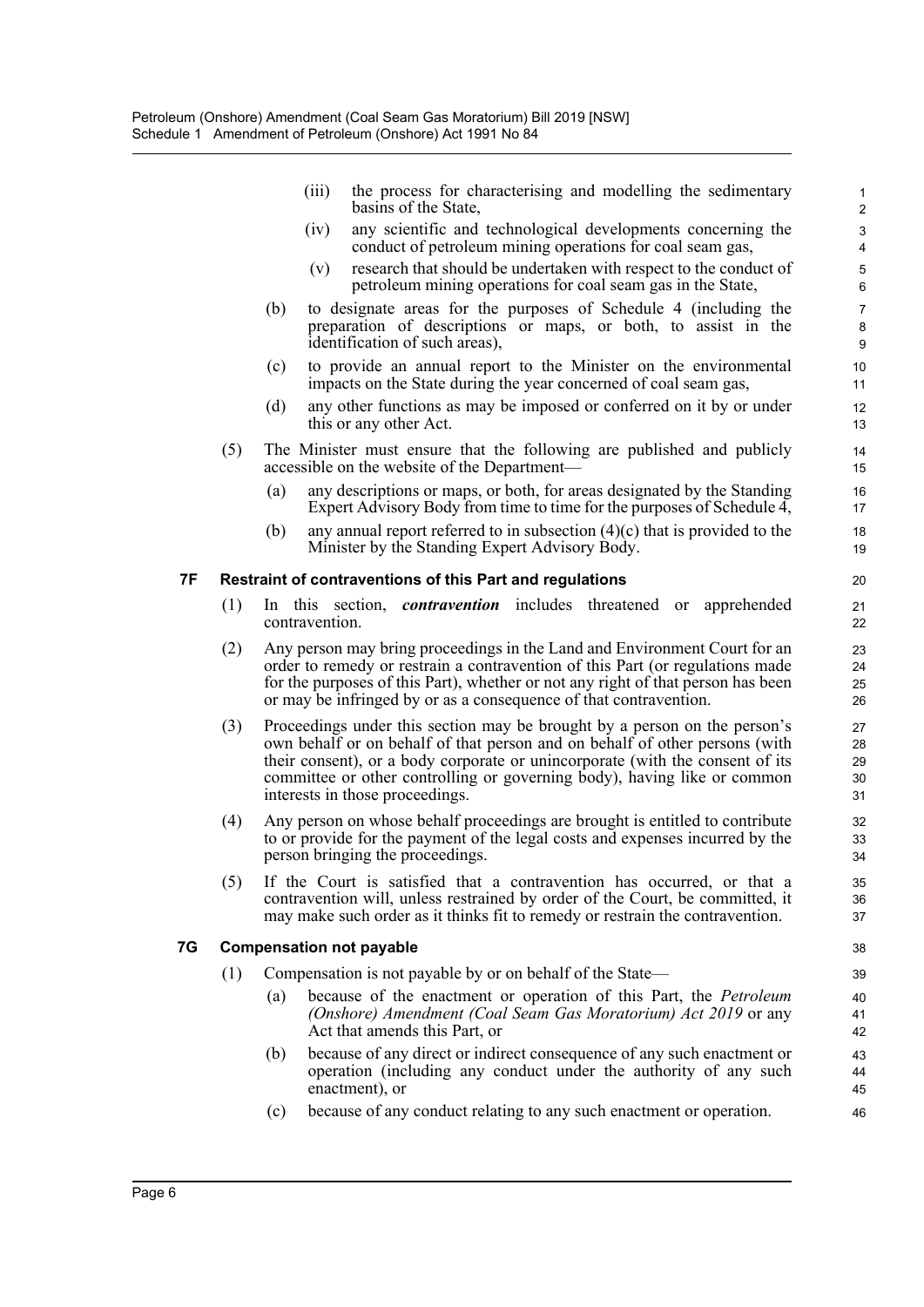|       |     | (2)                | This section extends to conduct and any other matter occurring before the<br>commencement of this section.                                                                                                                                                   | 1<br>$\overline{2}$                                        |
|-------|-----|--------------------|--------------------------------------------------------------------------------------------------------------------------------------------------------------------------------------------------------------------------------------------------------------|------------------------------------------------------------|
|       |     | (3)                | To avoid doubt, nothing in this section prevents the State from voluntarily<br>providing compensation, in such circumstances as it considers appropriate, for<br>any conduct or other matter of a kind referred to in subsection $(1)(a)$ , $(b)$ or $(c)$ . | $\ensuremath{\mathsf{3}}$<br>$\overline{4}$<br>$\mathbf 5$ |
|       |     | (4)                | In this section-                                                                                                                                                                                                                                             | 6                                                          |
|       |     |                    | <i>compensation</i> includes damages or any other form of compensation.                                                                                                                                                                                      | $\overline{7}$                                             |
|       |     |                    | <i>conduct</i> includes any statement, or any act or omission—                                                                                                                                                                                               | 8                                                          |
|       |     |                    | whether unconscionable, negligent, false, misleading, deceptive or<br>(a)<br>otherwise, and                                                                                                                                                                  | $\boldsymbol{9}$<br>10                                     |
|       |     |                    | whether constituting an offence, tort, breach of contract, breach of<br>(b)<br>statute or otherwise.                                                                                                                                                         | 11<br>12                                                   |
|       |     |                    | <i>statement</i> includes a representation of any kind, whether made orally or in<br>writing.                                                                                                                                                                | 13<br>14                                                   |
|       |     |                    | <b>the State</b> means the Crown within the meaning of the Crown Proceedings Act<br>1988 or an officer, employee or agent of the Crown.                                                                                                                      | 15<br>16                                                   |
|       | 7H  |                    | <b>Operation of Part</b>                                                                                                                                                                                                                                     | 17                                                         |
|       |     |                    | This Part (or any regulations made for the purposes of this Part) has effect<br>despite any other provision of this Act or any other law.                                                                                                                    | 18<br>19                                                   |
| $[2]$ |     | <b>Section 24B</b> |                                                                                                                                                                                                                                                              | 20                                                         |
|       |     |                    | Insert after section 24A—                                                                                                                                                                                                                                    | 21                                                         |
|       | 24B | titles             | Public interest relevant ground for making certain decisions about petroleum                                                                                                                                                                                 | 22<br>23                                                   |
|       |     | (1)                | The public interest is a ground (in addition to any other available ground) on<br>which any of the following decisions may be made under this Act—                                                                                                           | 24<br>25                                                   |
|       |     |                    | (a)<br>a decision to refuse to grant, renew or transfer a petroleum title,                                                                                                                                                                                   | 26                                                         |
|       |     |                    | a decision to cancel a petroleum title or to suspend operations under a<br>(b)<br>petroleum title (in whole or in part),                                                                                                                                     | 27<br>28                                                   |
|       |     |                    | a decision to restrict operations under a petroleum title by the<br>(c)<br>imposition or variation of conditions of a petroleum title.                                                                                                                       | 29<br>30                                                   |
|       |     | (2)                | To avoid doubt-                                                                                                                                                                                                                                              | 31                                                         |
|       |     |                    | section 22A(6) extends to the cancellation of a petroleum title under this<br>$\left( a\right)$<br>section, and                                                                                                                                              | 32<br>33                                                   |
|       |     |                    | section $77(5)$ extends to the suspension of operations under a petroleum<br>(b)<br>title under this section.                                                                                                                                                | 34<br>35                                                   |
|       |     | (3)                | This section has effect despite any other provision of this Act.                                                                                                                                                                                             | 36                                                         |
|       |     | (4)                | This section applies to any decision made after the commencement of this<br>section, including—                                                                                                                                                              | 37<br>38                                                   |
|       |     |                    | a decision with respect to an application or other matter that was<br>(a)<br>pending on that commencement, and                                                                                                                                               | 39<br>40                                                   |
|       |     |                    | a decision based on conduct that occurred, or on a matter that arose,<br>(b)<br>before that commencement.                                                                                                                                                    | 41<br>42                                                   |
| $[3]$ |     | Schedule 4         |                                                                                                                                                                                                                                                              | 43                                                         |
|       |     |                    | Insert after Schedule 3-                                                                                                                                                                                                                                     | 44                                                         |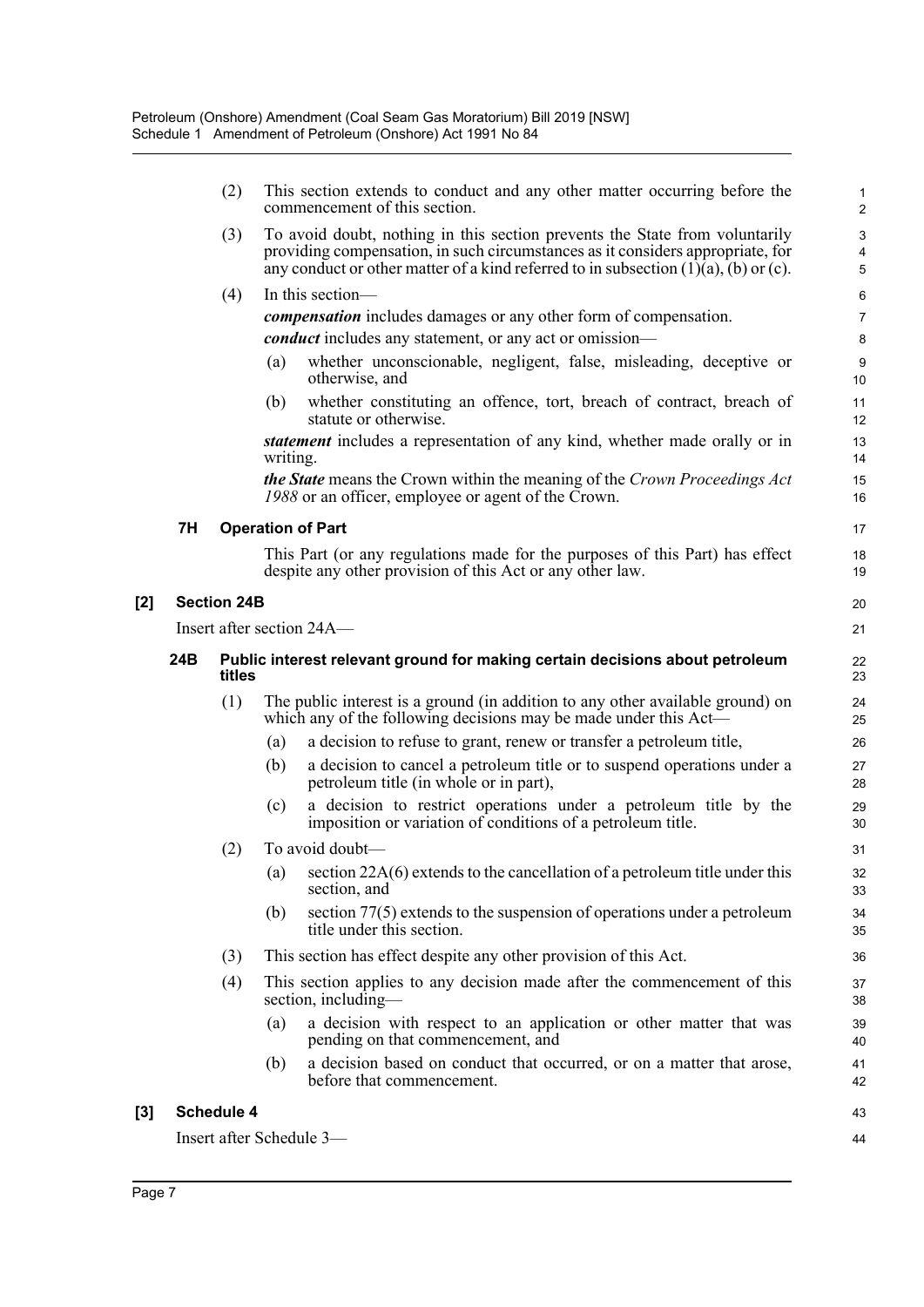|              | <b>Schedule 4</b>        | No go zones for coal seam gas extraction                                                                                                                      | $\mathbf{1}$   |
|--------------|--------------------------|---------------------------------------------------------------------------------------------------------------------------------------------------------------|----------------|
|              |                          | Sections 7C and 7E(4)(b)                                                                                                                                      | $\overline{2}$ |
| 1            |                          | Northern rivers of New South Wales                                                                                                                            | 3              |
|              |                          | Each of the following local government areas-                                                                                                                 | 4              |
|              | (a)                      | Ballina Shire,                                                                                                                                                | 5              |
|              | (b)                      | Byron Shire,                                                                                                                                                  | 6              |
|              | (c)                      | Clarence Valley,                                                                                                                                              | $\overline{7}$ |
|              | (d)                      | Kyogle,                                                                                                                                                       | 8              |
|              | (e)                      | Lismore City,                                                                                                                                                 | 9              |
|              | (f)                      | Richmond Valley,                                                                                                                                              | 10             |
|              | (g)                      | Tweed Shire.                                                                                                                                                  | 11             |
| $\mathbf{2}$ |                          | Core drinking water catchment areas                                                                                                                           | 12             |
|              |                          | Each of the following areas—                                                                                                                                  | 13             |
|              | (a)                      | a special area under the <i>Water NSW Act 2014</i> , but only to the extent that                                                                              | 14             |
|              |                          | it is located in the Sydney catchment area within the meaning of that<br>Act,                                                                                 | 15<br>16       |
|              | (b)                      | an area identified as a water catchment area (however described) under                                                                                        | 17             |
|              |                          | an environmental planning instrument,                                                                                                                         | 18             |
|              | (c)                      | each catchment area referred to in clause 4 of the <i>Hunter Water</i><br>Regulation 2015,                                                                    | 19<br>20       |
|              | (d)                      | without limiting paragraph $(a)$ , $(b)$ or $(c)$ , the Mangrove Creek water                                                                                  | 21             |
|              |                          | catchment area or any other water catchment area (as designated by the<br>Standing Expert Advisory Body), including for each of the following                 | 22<br>23       |
|              |                          | dams-                                                                                                                                                         | 24             |
|              |                          | (i)<br>Avon,                                                                                                                                                  | 25             |
|              |                          | Cordeaux,<br>(ii)                                                                                                                                             | 26             |
|              |                          | Warragamba,<br>(iii)                                                                                                                                          | 27             |
|              |                          | Woronora.<br>(iv)                                                                                                                                             | 28             |
| 3            |                          | <b>Recharge zone of the Great Artesian Basin</b>                                                                                                              | 29             |
|              |                          | An area that is within the recharge zone of the Great Artesian Basin (as<br>designated by the Standing Expert Advisory Body).                                 | 30<br>31       |
| 4            |                          | National parks and other environmentally significant areas                                                                                                    | 32             |
|              |                          | Each of the following areas (or any area within 2 kilometres of each of the<br>following areas)—                                                              | 33<br>34       |
|              | (a)                      | land declared as a wilderness area under the Wilderness Act 1987,                                                                                             | 35             |
|              | (b)                      | land reserved under the National Parks and Wildlife Act 1974,                                                                                                 | 36             |
|              | (c)                      | an area listed as a wetland under the Convention on Wetlands of<br>International Importance signed at Ramsar, Iran on 2 February 1971,                        | 37<br>38       |
|              | (d)                      | the Greater Blue Mountains World Heritage Area.                                                                                                               | 39             |
| 5            | <b>Residential areas</b> |                                                                                                                                                               | 40             |
|              |                          | Land that is zoned or otherwise designated for use under an environmental<br>planning instrument (within the meaning of the <i>Environmental Planning and</i> | 41<br>42       |